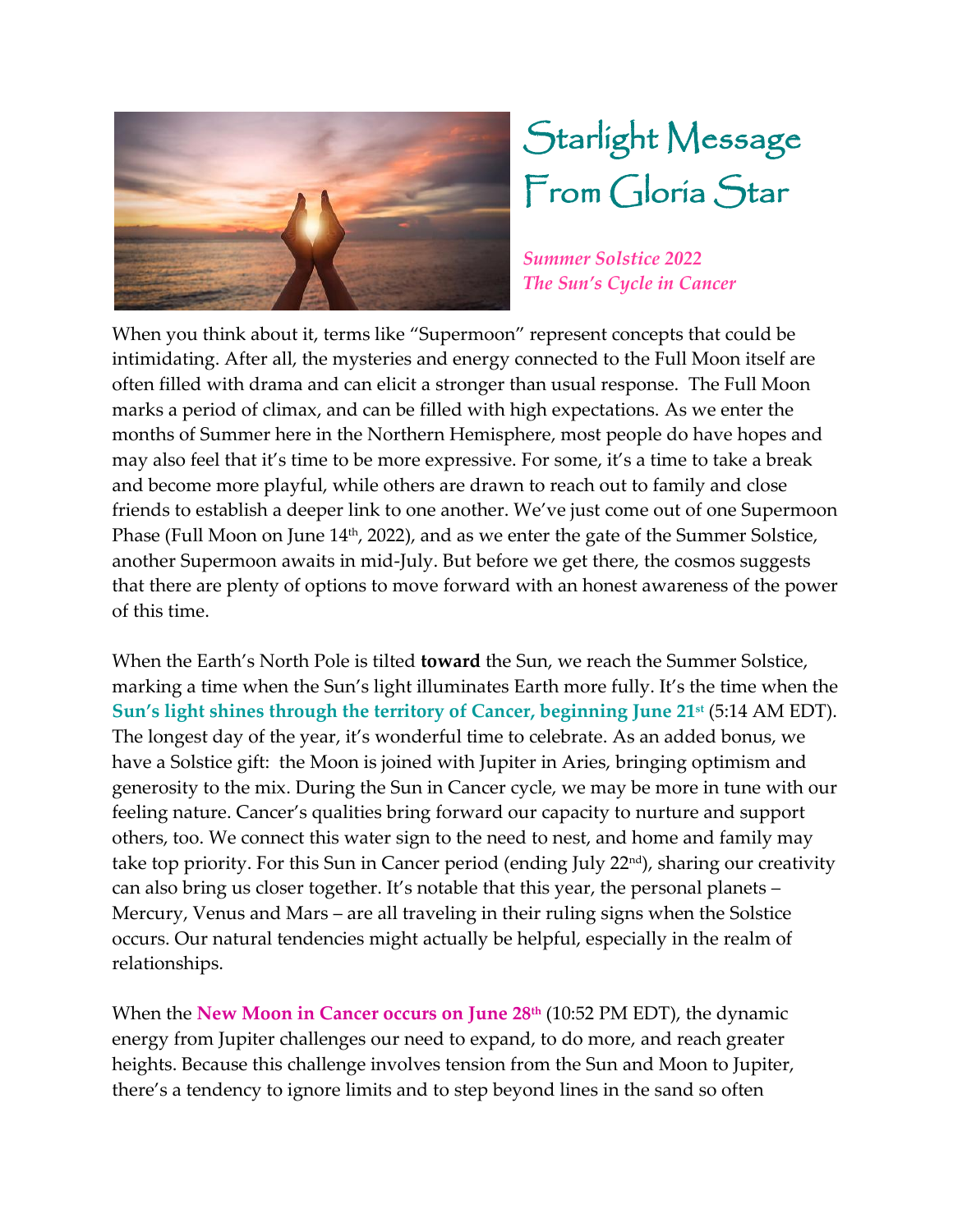referenced. The fresh beginnings of the New Moon phase get some extra spin, and can be productive. However, this can be a time when knee-jerk reactions can undermine the best laid plans. Fortunately, there's help from **Saturn joined by a harmonious connection to Mars from June 26th-29th** , indicating that wisdom from lessons learned might just save

the day. If you're seeking help from others, be sure to have

clearly defined plans, and be ready to shoulder the responsibilities involved in your agreement.

**Mars, the planet of action, leaves its cycle in Aries, moving into Taurus on July 5th .** Lasting until August  $21^{st}$ , this cycle of Mars may slow progress in favor of the more spontaneous expression seen during June. The costs of actions taken (or considered) may be more important – something that we are likely to experience through the war being staged in Ukraine. But this also shows stubborn resistance, when the assertiveness of Mars digs in its heels to hold ground. Leadership calls for clearly defined intentions during this Mars cycle.

By the time we reach the **Full Supermoon in Capricorn on July 13th** (2:37 PM EDT), those personal planets have moved away from their ruling signs, suggesting greater discontent, and a lack of cooperation. The **Sabian Symbol** for zodiac degree for the position of the Full Moon is: **"A GENERAL ACCEPTING DEFEAT GRACEFULLY."** It's an interesting image from the Sabian interpretations of the degrees of the zodiac. We do not know which leader is being referenced. And this can reflect on a shift in leadership outside a military setting. Or, perhaps it's showing itself on several fronts? What do you see when you visualize this image? One note: the fact that this symbol is showing itself during a Full Moon adds a very real emotional charge to the power of the image.

You might be wondering what's going on with our friend, Saturn, these days. As you might recall, Saturn is now retrograde (through October  $3<sup>rd</sup>$ ). During Saturn Retrograde, the basic infrastructures of our lives are up for review. Businesses frequently clear out what's not working, and often this is a period of what manifests as a kind of recession. Yet it's the perfect time to explore what IS working, and to put in place elements that



will gird up those infrastructures and strengthen foundations. While these tests and challenges are definitely seen on the global and economic fronts, they also manifest in our relationships. Family structures may shuffle a bit. This is the